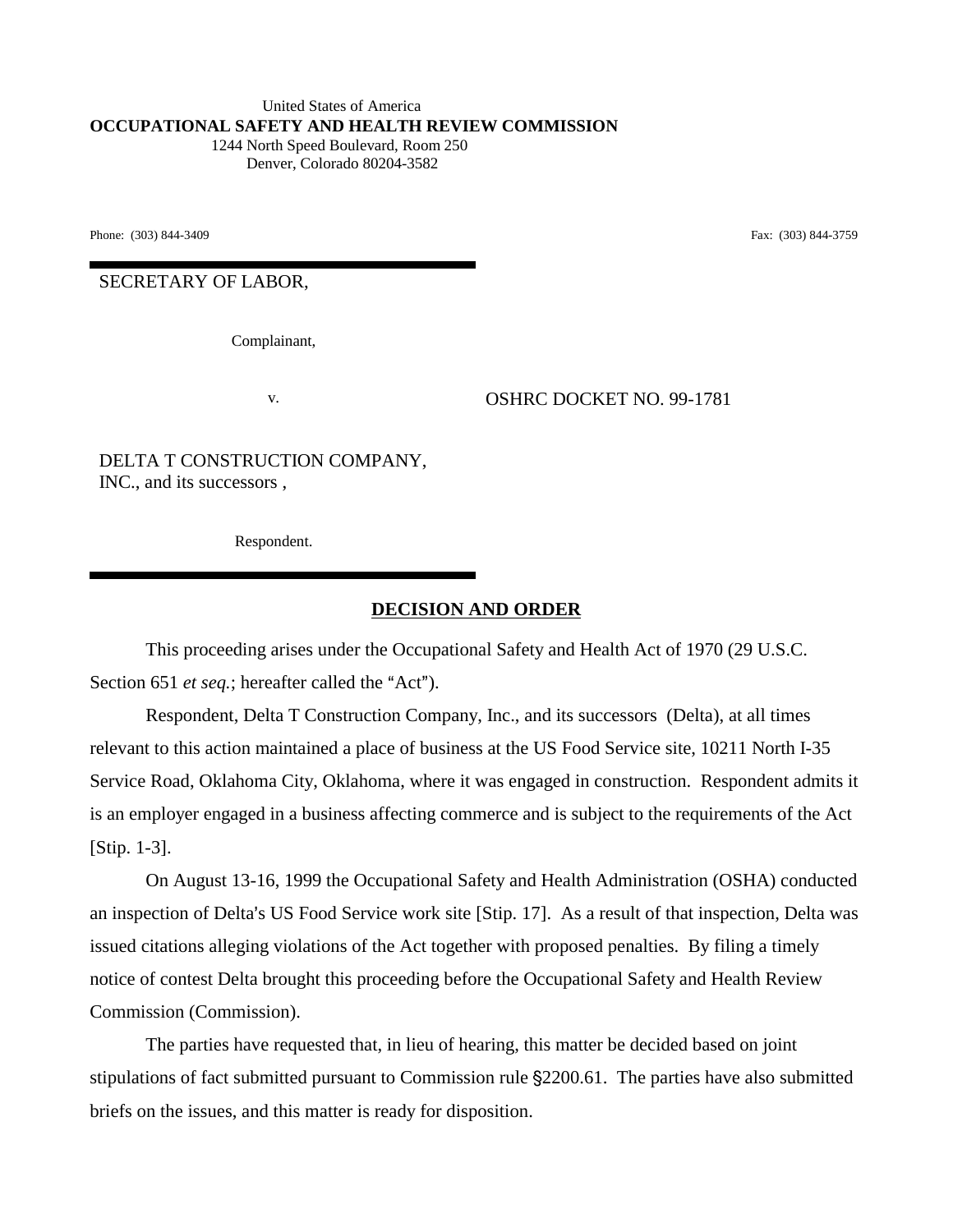### **Stipulated Facts**

 Delta is an insulation contractor specializing in cold storage insulation [Stip. 3]. Environmental Structures, Inc., was the general contractor at the job site [Stip 4]. Staley Steel, Inc., the steel framing contractor subcontracted steel erection and roof decking work to All Steel Construction, Inc [Stip. 5, 7].

All Steel began the steel erection and roof decking on the cited roof in midJuly, 1999. In the performance of its work, All Steel cut 16 vent holes in the roof decking. The vent holes were approximately 35 X 35 inches, and were covered with job made covers protruding approximately eight inches above the roof surface. [Stip. 7].

During the first week of August, Delta began its work on the roof [Stip. 9]. On August 12, 1999, Delta had a crew of about 24 employees at the work site, 12 of whom were temporary employees from StandBy Personnel, a temporary personnel contracting company located in Oklahoma City, Oklahoma. The 12 temporary employees were supervised and instructed by Delta employees [Stip. 10]. After the temporary employees assisted in laying roof insulation, they were instructed to pick up that day's scrap on the roof [Stip. 10]. Adam W. Burklin, one of the temporary employees, picked up an unsecured roof cover, stepped into the hole, and fell 31 feet to the ground below [Stip. 11, 21].

By August 12, 1999, the hole covers had been in place for a period of several days, during which time Delta employees were working on the roof and had access to the areas where the covers were located [Stip. 32]. Chester Good, Delta's superintendent on the US Food Service job site, stated that Delta had checked to make sure that all of the holes had covers on a walkthrough visual inspection. However, no one from Delta inspected the covers over the holes in the roof decking to ensure that they were secured [Stip. 12-13]. After the accident, Delta secured the cover with seven inch screws [Stip. 14].

Not all the 16 covers over the holes on the roof were marked with the words "HOLE" or "COVER". Rather, some of the covers were marked with a circle and back slash [Stip. 15]. Delta admits that it was possible that an employee could mistake an improperlymarked hole cover for a scrap of wood [Stip. 29].

Delta agrees that it controlled the work environment, and therefore, was in a better position than StandBy to direct the activities of the StandBy employees, and to assure the safety and health of those employees while they were on the job site. Delta agrees that the StandBy personnel were Delta's employees for purposes of the Occupational Safety and Health Act [Stip. 41]. Delta did not maintain records, or ensure that there existed written training records for the temporary employees Delta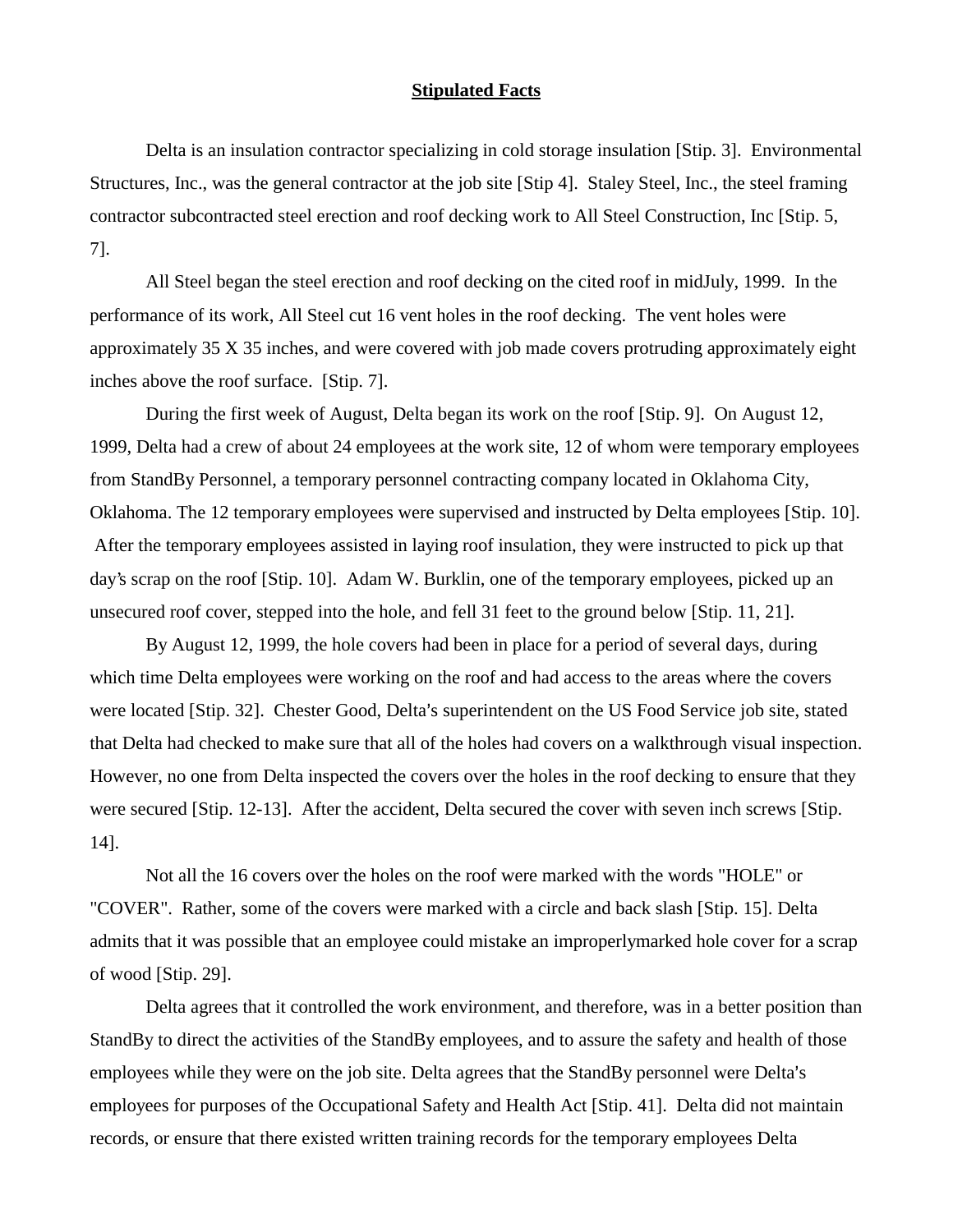obtained through StandBy Personnel which reflected that the temporary employees had been trained in fall protection. Delta does maintain a written certification record for all of its direct employees [Stip 16, 36]

#### **Alleged Violation of §1926.502(I)(3)**

Citation 1, item 1 alleges:

29 CFR 1926.502(I)(3): All covers were not secured to prevent accidental displacement by the wind, equipment, or employees:

At the US Food Service jobsite, dry food warehouse, NE side, on 081299 an employee engaged in picking up materials, removed an unsecured skylight cover, and inadvertently stepped into the hole, falling to the ground 31 feet below.

29 CFR 1926.502(I)(3) requires the following:

(i) Covers. Covers for holes in floors, roofs, and other walking/working surfaces shall meet the following requirements: (3) All covers shall be secured when installed so as to prevent accidental displacement by the wind, equipment, or employees.

# *Discussion*

Delta does not contest the existence of the violative conditions, or that its temporary employees were exposed to the hazard created by those conditions. Delta argues, however, that it neither created nor controlled the cited hazard, and was unaware of the existence of the hazardous condition. Delta notes that the Commission has long held that a non-creating, non-controlling employer will not be held liable for its employees' exposure to such conditions if the employer could not, with the exercise of reasonable diligence, have discovered the hazard, citing *Anning-Johnson Co.,* 4 BNA OSHC 1193, 1975-76 CCH OSHD 20,690 (Nos. 3694 & 4409, 1976); *Grossman Steel & Aluminum Corp.,* 4 BNA OSHC 1185, 1975-76 CCH OSHD 20,691 (No. 12775, 1976).

This judge notes that the *Anning-Johnson* rule cited by Delta is intended to address latent hazards, where the cited employer could neither have readily detected, nor abated said hazard. *See; 4G Plumbing & Heating, Inc., 6 BNA OSHC 1528, 1978 CCH OSHD ¶22,658 (No. 12892, 1978)* [plumbing and heating subcontractor had neither the expertise, nor the equipment necessary to discover electrical subcontractor's failure to ground a cited electrical outlet].

Delta was aware of its duty to provide a safe work environment for its employees, and did conduct an inspection of the roof before beginning work there, ascertaining that the roof holes were covered. Delta failed, however, to ensure that the roof covers were secured, as required by the standards. The violative conditions were open and obvious, and were discoverable by any construction inspector familiar with the OSHA fall protection standards, which are applicable across the board to all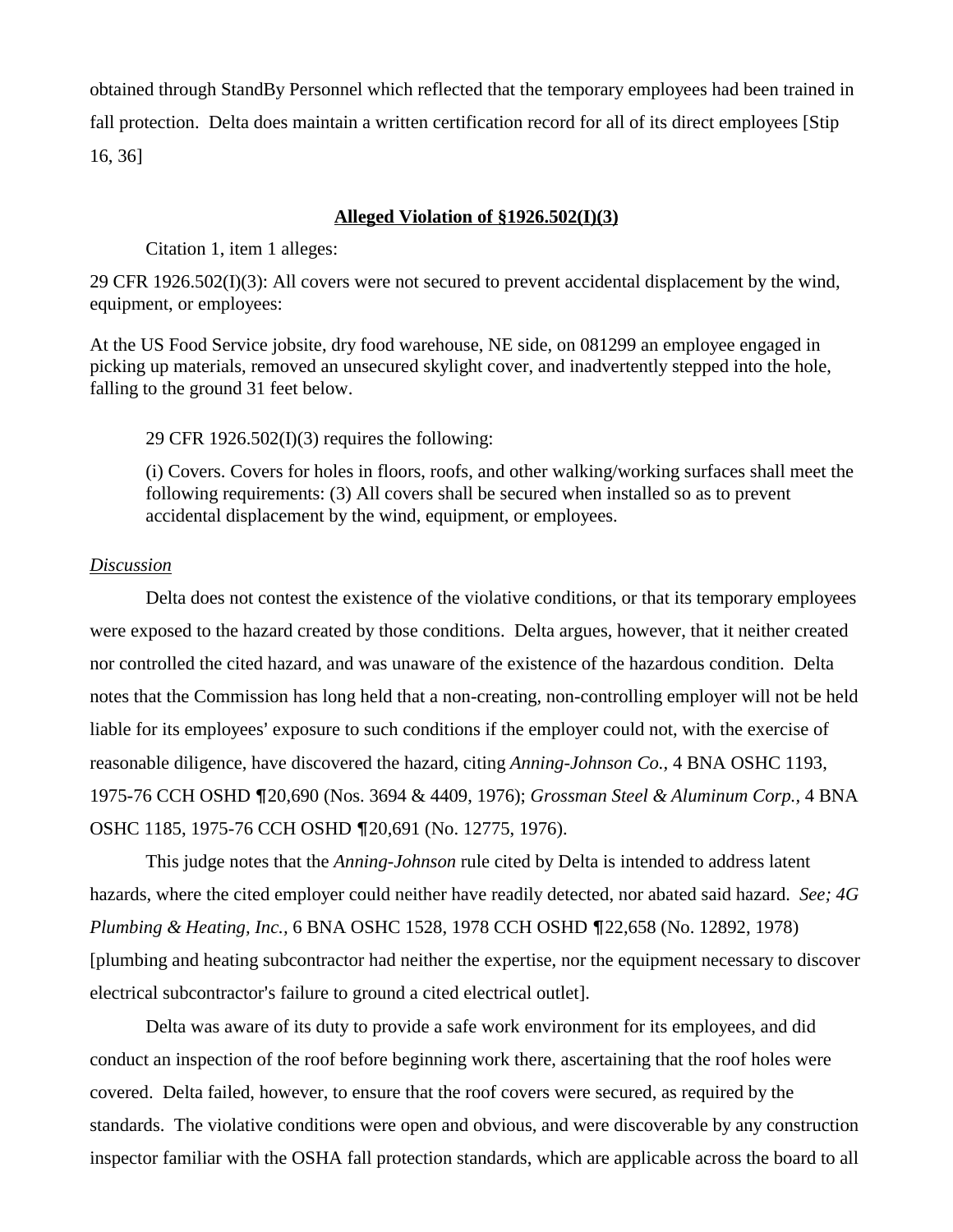construction trades. Delta had the means of abating the hazard, which they did, immediately following the accident.

This judge cannot find that Delta exercised due diligence in its inspection of the roof for pre-existing hazards, or that Delta lacked control of the work site so as to preclude its abatement of such hazards. This judge, therefore, cannot find that Delta established the affirmative defense set forth in *Anning-Johnson.*

The cited violation has been established.

# *Penalty*

OSHA determined the severity of the hazard to be high, probability of an injury to be greater. The gravitybased penalty was calculated to be \$5,000.00. No reduction was given for good faith because a fatality was involved, and no reduction was given for history because of previous violations within the last three years. However, a 20 percent reduction was given based on Delta's size, resulting in a proposed penalty of \$4,000.00 [Stip. 25].

That a fatality resulted from this violation establishes that the gravity of the violation is high. A 20 percent reduction was granted on the basis of Delta's size. No basis for further reduction is set forth in the record. The proposed penalty of \$4,000.00 will be assessed.

# **Alleged Violation of §1926.502(I)(4)**

Serious citation 1, item 2 alleges:

29 CFR 1926.502(I)(4): All covers were not color coded or marked with the word "HOLE" or "COVER" to provide warning of the hazard:

At the US Food Service jobsite, dry food warehouse, on 081299 an employee engaged in picking up materials, removed an unsecured skylight cover marked as "man HOLE" and inadvertently stepped into the hole falling to the ground 31 feet below. During the inspection of 081399, other covers were marked with a circle and back slash.

29 CFR 1926.502(I)(4) requires the following:

(i) Covers. Covers for holes in floors, roofs, and other walking/working surfaces shall meet the following requirements: (4) All covers shall be color coded or they shall be marked with the word "HOLE" or "COVER" to provide warning of the hazard.

# *Discussion*

As in the item above, Delta admits the existence of the violative conditions, and its employees exposure to them. The cited condition was in plain view of Delta's safety and/or supervisory personnel; Delta does not argue that it was unaware of the cited conditions. As above, Delta argues that it was not the creating or controlling employer.

For the reasons set forth above this judge finds that Delta had sufficient control of the work site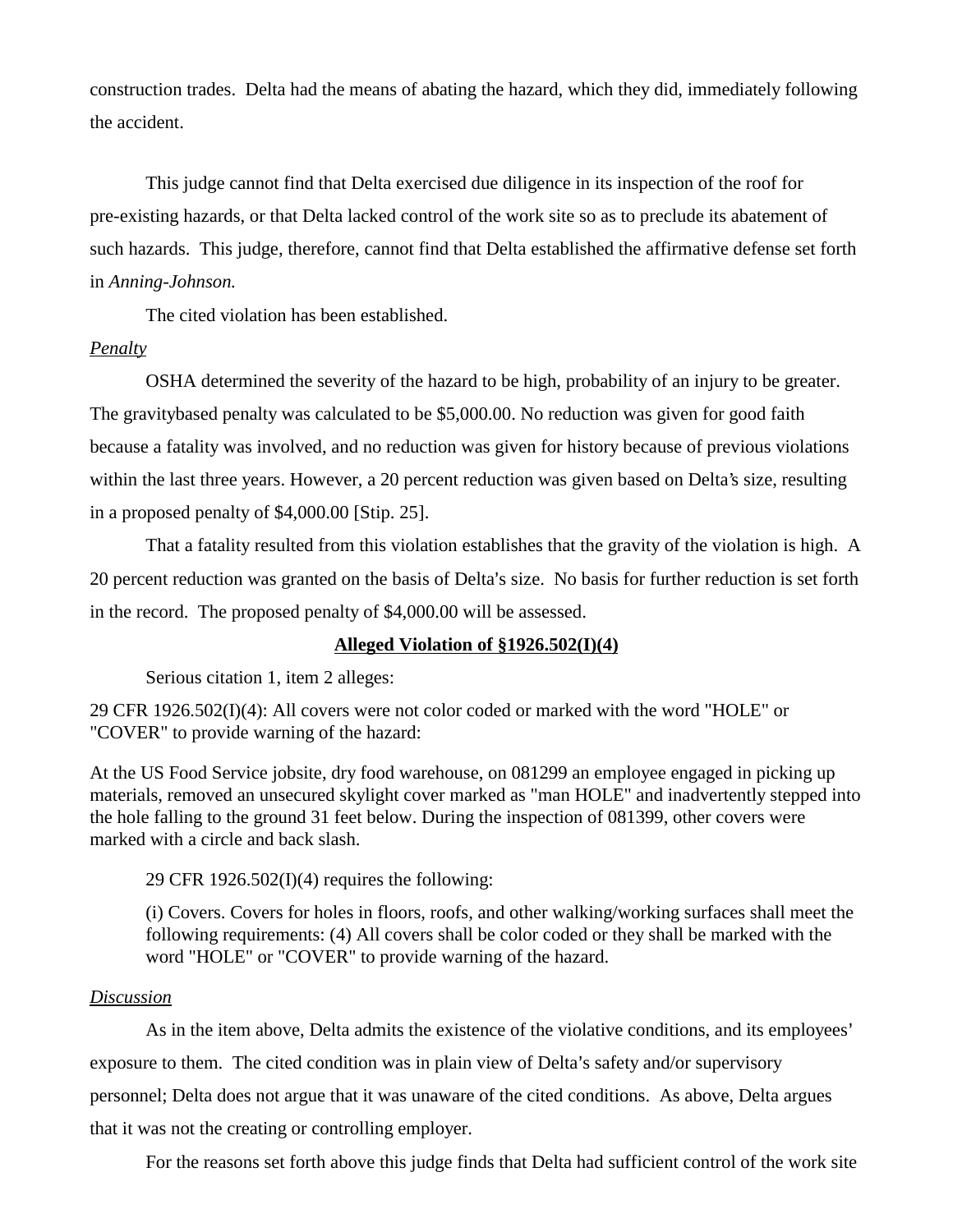to abate the cited hazards, and has not made out the affirmative defense set forth in *Anning-Johnson*.

The violation is established.

# *Penalty*

OSHA determined the severity of the hazard to be high, though the probability of an accident occurring was lesser. The gravitybased penalty was calculated to be \$2,500.00. No reduction was given for good faith because a fatality was involved, and no reduction was given for history because of previous violations within the last three years. However, a 20 percent reduction was given based on Delta's size, resulting in a proposed penalty of \$2,000.00 [Stip. 33].

Delta argues that the cited violation played no part in the accident, since Burklin removed a man hole cover that *was* clearly marked. It is well settled that the characterization of a violation is not dependent upon whether the condition actually caused, or was likely to cause an accident. The only relevant inquiry is whether, if an accident were to occur, there would be a substantial probability that death or serious physical harm would result. *Whiting-Turner Contracting Co.,* 13 BNA OSHC 2155, 1987-90 CCH OSHD ¶28,501 (No. 87-1238, 1989). A 31 foot fall through an unmarked manhole would undoubtedly result in serious physical harm, and the violation here was clearly characterized as "serious." That the cited violation was not the proximate cause of the accident is recognized in the "lesser" probability rating, and is reflected in the lower proposed penalty.

This judge finds that the proposed penalty of \$2,000.00 is appropriate, and will be assessed.

# **Alleged Violation of §1926.503(b)(1)**

Serious citation 1, item 3 alleges:

29 CFR 1926.503(b)(1): The employer did not verify compliance with the training requirements of the fall protection standard by preparing a written certification record:

At the US Food Service jobsite, no record was available for the training of temporary workers.

29 CFR 1926.503(b)(1) requires the following:

(b) Certification of training. (1) The employer shall verify compliance with paragraph (a) of this section by preparing a written certification record. The written certification record shall contain the name or other identity of the employee trained, the date(s) of the training, and the signature of the person who conducted the training or the signature of the employer. If the employer relies on training conducted by another employer or completed prior to the effective date of this section, the certification record shall indicate the date the employer determined the prior training was adequate rather than the date of actual training.

### *Discussion*

Delta admits the facts as cited, but argues that Stand-By Personnel, the temporary service